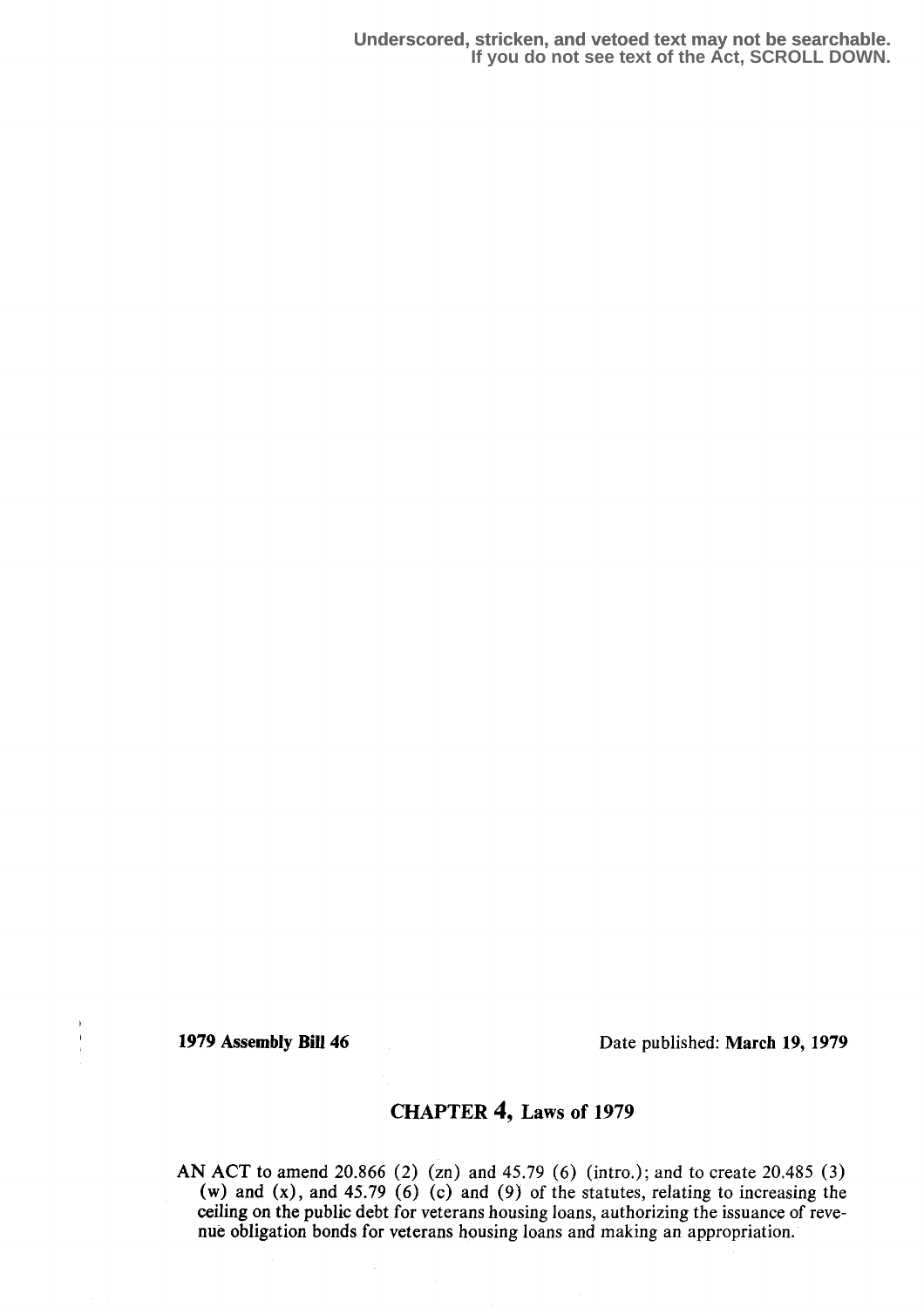## CHAPTER 4 26

The people of the state of Wisconsin, represented in senate and assembly, do enact as follows:

SECTION 1. At the appropriate place in the schedule in section 20.005 of the statutes, insert the following amounts for the purposes indicated: 1979-80 1980-81

|              |                                        |       | 1979 – 80   | $1300 - 01$ |
|--------------|----------------------------------------|-------|-------------|-------------|
|              | 20.485 Veterans affairs, department of |       |             |             |
| (3)          | SELF-AMORTIZING MORTGAGE               |       |             |             |
|              | LOANS FOR VETERANS                     |       |             |             |
| (w           | ) Revenue-obligation funding           | BR C  | 280,000,000 | $-0-$       |
| $\mathbf{x}$ | Revenue-obligation repayment           | SEG C | $-\Omega -$ | $-0-$       |
|              |                                        |       |             |             |

SECTION 2. 20.485 (3) (w) and (x) of the statutes are created to read:

20.485 (3) (w) Revenue-obligation funding. As a continuing appropriation, all proceeds from revenue obligations issued under s. 45 .79 (6) (c) .

 $(x)$  Revenue-obligation repayment. All moneys received in the fund or funds created under s. 45.79 (9) for the purposes of retiring revenue obligations, providing reserves and funding program operations under s. 45.79 (9) . All moneys received are irrevocably appropriated in accordance with subch. II of ch. 18 and further established in resolutions authorizing the issuance of revenue obligations and setting forth the distribution of funds received thereafter.

SECTION 3. 20.866 (2) (zn) of the statutes is amended to read:

20.866 (2) (zn) Veterans affairs, self-amortizing mortgage loans. As a continuing appropriation from the capital improvement fund, the amounts in the schedule for the department of veterans affairs for the purchase of mortgages and mortgage notes covering loans made to veterans under s.  $45.79(6)$  (a). The state may contract public debt in an amount not to exceed  $$830,000,000 $1,000,000,000$  for this purpose.

SECTION 4. 45.79 (6) (intro.) of the statutes is amended to read:

45.79 (6) (intro.) SOURCES OF LOAN FUNDS. Funding for loans authorized by this section may, at the discretion of the building commission, be provided by either one or a combination of:

SECTION 5. 45.79 (6) (c) of the statutes is created to read:

45.79 (6) (c) *Revenue obligations*. The secretary, with the approval of the governor and subject to the limits of sub. (9), may request that revenue obligations be contracted in accordance with subch. II of ch. 18 . Revenue obligations so requested must meet the following additional requirements:

<sup>1</sup> . Revenue obligations may be contracted when it reasonably appears to the building commission that all obligations incurred under this paragraph can be fully paid from moneys received from veterans' repayments of loans on mortgages and mortgage notes funded under this paragraph.

2. The chairperson of the board shall certify that the board and the department do not expect and shall not use proceeds of revenue obligations issued under this paragraph in a manner that would cause the revenue obligations to be arbitrage bonds as defined in the U.S. internal revenue code.

3. Funding under this paragraph shall occur only after general obligation bonds totaling \$1,000,000,000 authorized under s. 20.866 (2) (zn) have been issued .

SECTION 6. 45.79 (9) of the statutes is created to read:

45.79 (9) REPAYMENT OF REVENUE OBLIGATIONS. (a) All moneys received from any source for repayment of loans, mortgages or mortgage loan notes funded with proceeds of revenue obligations issued under sub. (6) (c) shall be deposited into one or more separate nonlapsible trust funds in the state treasury or with a trustee as provided in s. 18 .56 (9) (j) . The board may pledge revenues received by the funds to secure revenue obligations issued under sub. (6) (c) and shall have all other powers necessary and convenient to